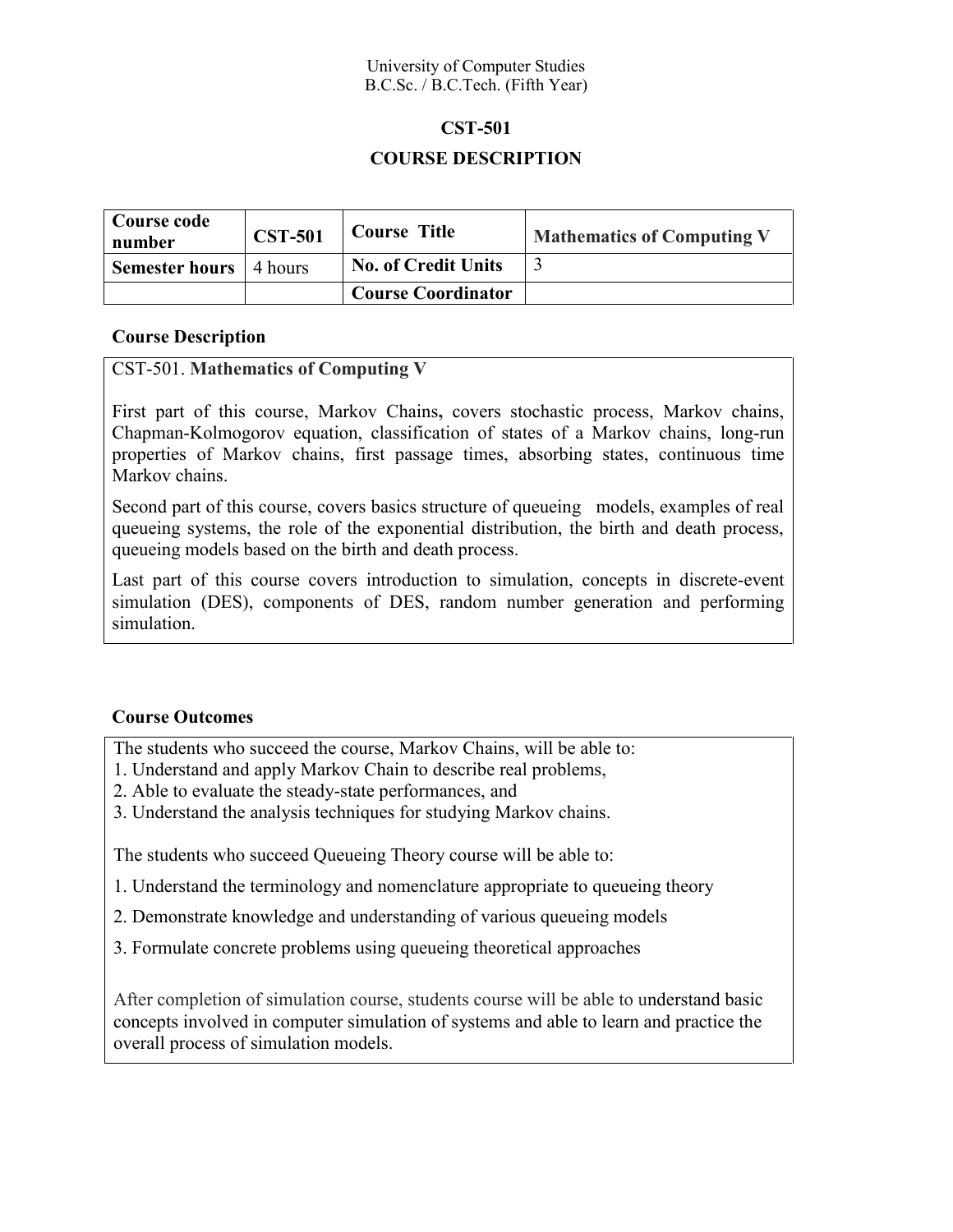### University of Computer Studies B.C.Sc. / B.C.Tech. (Fifth Year)

### **Assessment Plan for the Course**

| Class Attendance and Participation | $10\%$ |
|------------------------------------|--------|
| Quizzes                            | $10\%$ |
| Assignment                         | $10\%$ |
| Test                               | $10\%$ |
| Final Exam                         | $60\%$ |

#### **Class Attendance and Participation Policy:**

#### **Attendance**

Class attendance is **mandatory**. Most of the material you will learn will be covered in the lectures, so it is important that you not miss any of them. You are expected to show up on time for class, and stay for the whole lecture. Students are expected to attend each class, to complete any required preparatory work (including assigned reading) and to participate actively in lectures, discussions and exercises.

• Mobile phones **must** be silenced and put away for the entire lecture unless use is specified by the instructor. You may not make or receive calls on your cell phone, or send or receive text messages during lectures.

• You are responsible for all material sent as email. Ignorance of such material is no excuse. You are responsible for all materials presented in the lectures.

• Your conduct in class should be conducive towards a positive learning environment for your class mates as well as yourself.

## **Quizzes, assignments, tests and Exam**

Your performance in this class will be evaluated using your scores for attendance, quizzes, homework assignments, two tests and one final examination. There are no planned extra credit projects or assignments to improve your grade.

We will take a short quiz for every lecture.

There will be 12 homework assignments, roughly one per week. Please show all your work and write or type your assignments neatly. Credit cannot be given for answers without work (except on true-false, always-sometimes-never, or other multiple choice questions).

Test will start after two or three chapters finished and the coordinator will announce the date for the test.

Any assignment or quiz or test is simply missed, regardless of the reason why (e.g. illness, work, traffic, car trouble, computer problems, death, etc.), and **earns a grade of zero**. You are strongly encouraged to complete all assignments and attend all quizzes so that you can check that you understand the material and can throw out bad grades, or grades for which you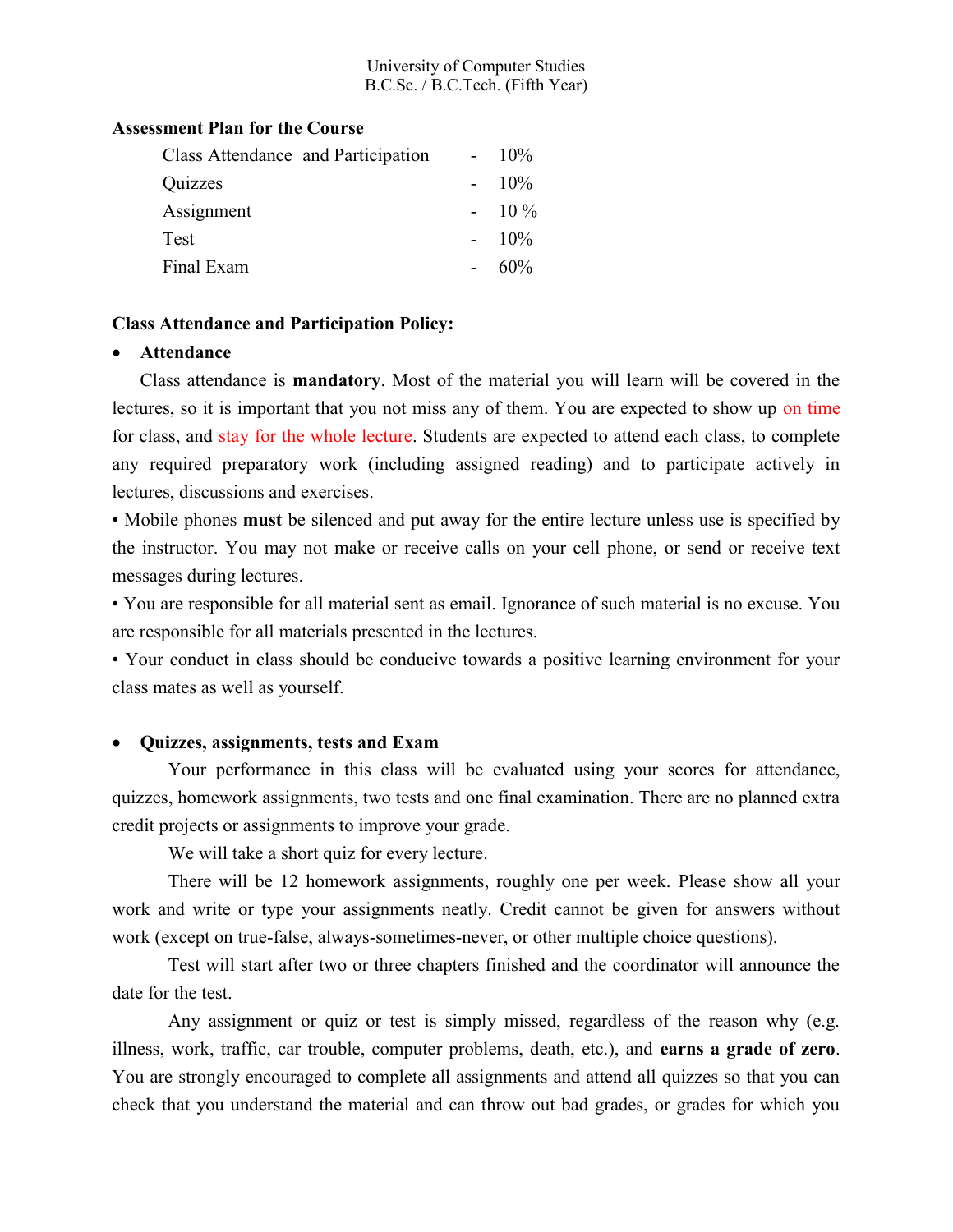had to miss an assignment or quiz for a valid reason. **Late submissions will not be accepted for any graded activity for any reason.**

# **There are no extra credit opportunities.**

Students may not do additional work nor resubmit any graded activity to raise a final grade.

# **Exam**

The exam will be conducted on-campus, in a classroom. The dates/times/locations will be posted on Board as soon as possible.

For this course, the following additional requirements are specified:

All work submitted for a grade must have been prepared by the individual student. Students are expressly prohibited from sharing any work that has been or will be submitted for a grade, in progress or completed, for this course in any manner with a person other than the instructor and teaching assistant(s) assigned to this course). Specifically, students may not do the following, including but not limited to:

- Discuss questions, example problems, or example work with another person that leads to a similar solution to work submitted for a grade.
- Give to, show, or receive from another person (intentionally, or accidentally because the work was not protected) a partial, completed, or graded solution.
- Ask another person about the completion or correctness of an assignment.
- Post questions or a partial, completed, or graded solution electronically (e.g. a Web site).
- All work must be newly created by the individual student for this course. Any usage of work developed for another course, or for this course in a prior semester, is strictly prohibited without prior approval from the instructor.
- Posting or sharing course content (e.g. instructor provided lecture notes, assignment directions, assignment questions, or anything not created solely by the student), using any non-electronic or electronic medium (e.g. web site, FTP site, any location where it is accessible to someone other than the individual student, instructor and/or teaching assistant(s)) constitutes copyright infringement and is strictly prohibited without prior approval from the instructor.